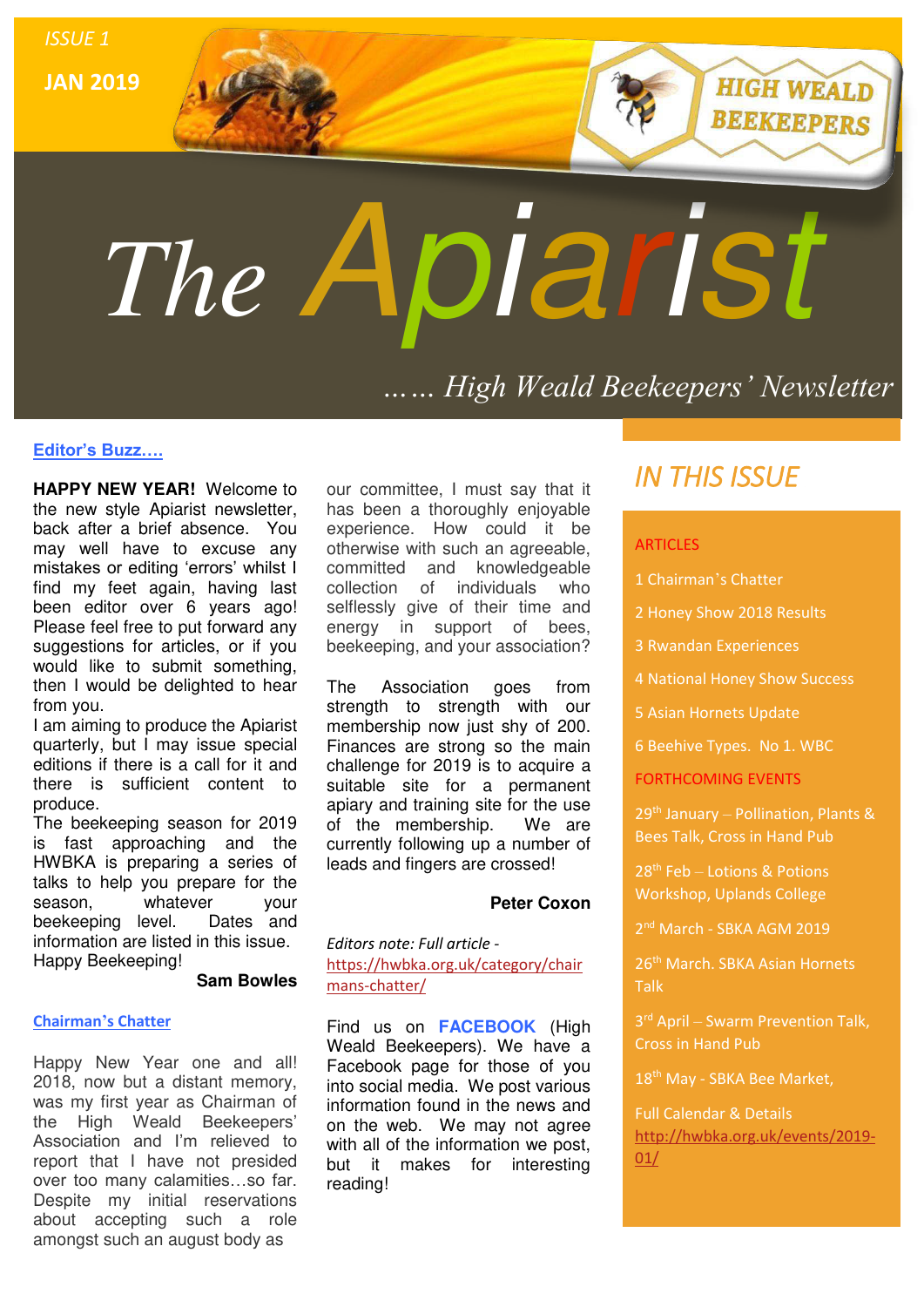#### **HONEY SHOW 2018**

The Honey Show was held in conjunction with the AGM on November 3<sup>rd</sup> at Blackboys<br>School. It was one of best It was one of best attended yet, with over 70 entries and a wide variety of Honey Styles, cakes and other goodies displayed.

Our lovely judges, Jean, Lynne, Stuart and Keith had a difficult task deciding on the prizes for the various classes. In some cases it was just 1 point/vote between the top<sub>2!</sub>

The winner/placed members from classes at the National Honey Show had also brought along their honey for everyone to try. Members were also able to judge the Novice Honey class, tasting and casting their vote, as well as judging the best beekeeping "invention".

Andrew Moore again generously sponsored the ribbons for winners and Steve and Clare Adams also donated and organised a fantastic Raffle. Thank you to you all.

Tea, Cakes and biscuits were served and these went down very well! No one was left "unfed".

A very big thank you to everyone who helped on the day. It's a big team effort and it couldn't go ahead without the time and enthusiasm of these people. You know who you are.

Here's to 2019's Honey Show being bigger and better than ever.

# **HONEY SHOW 2018 RESULTS**

Ribbons & Lynn Moore Cup kindly sponsored by Andrew Moore

#### **WINNER OF THE VERA BECVAR HONEY CUP**

#### **Helen Searle**

**(Presented to the overall winner of Classes 1, 2 & 3)**

#### **WINNER OF THE LYNN MOORE MEMORIAL CUP**

#### **Steve Davies**

**(Presented to the High Weald member, not serving on the committee, who has contributed most to the benefit of the Club over the year)**

#### **CLASS ONE - Clear Honey - Open**

1 st – Helen Searle 2<sup>nd</sup> – Bob Hayes 3 rd – Keith Obbard HC – Elizabeth Missen

#### **CLASS TWO - Set Honey - Open**

1 st – Steve Adams 2<sup>nd</sup> – Helen Hadley 3 rd – Samantha Bowles

### **CLASS THREE - Cut Comb - Open**

1<sup>st</sup> – Helen Hadley 1 st – Edward Hutt

## **CLASS FOUR - Clear or Set Honey – Novice (Voted for by the attendees of Honey Show)**

1 st – John Miller (10 votes) 2<sup>nd</sup> – Andrew Moore (9 Votes) 3 rd – Andy Hayward (5 Votes) HC – Bryony Baker, Katherine Lawes, Daniel Hickey (4 Votes each)

## **CLASS FIVE & SIX – Cakes, Biscuits, Confectionery etc.**

1 st – Maggie Hayes – Banana & Honey Muffins 2<sup>nd</sup> – Lesley Francis – Date, Sultana, Honey & Walnut Cakes 3 rd – Helen Hadley – Honey Date Cake

## **CLASS SEVEN - Preserves & Mead**

1st – Helen Searle - Mead 2<sup>nd</sup> – Amanda Savage – Quince, Crab Apple & Honey Jelly

## **CLASS EIGHT - Dipped Candle**

1 st – Helen Searle

#### **CLASS NINE - Moulded Candle**

1 st – Chris Chandler 2<sup>nd</sup> – Elizabeth Missen 3 rd – Chris Chandler

#### **CLASS TEN - Any other Wax, Pollen or Propolis Product**

1 st – Lesley Francis – Honey Bath **Bombs** 2 nd – David Chivers – Beeswax Furniture Polish

#### **CLASS ELEVEN - Handmade Beekeeping item (Voted by the Attendees of the Honey Show)**

1 st – Steve Davies - Swarm Collecting Bucket (13 Votes) 2<sup>nd</sup> – Margaret Mawson – Entrance Block extension (12 Votes)



*Helen Searle receiving her trophy from HWBKA President, Brian Hopper.* 

#### **DATES FOR YOUR DIARY!**

**2019 HONEY SHOW AND AGM will be held on the 16th November.** 

Venue to be confirmed.

#### *Sam Bowles*

## **BEEKEEPING TASTER DAY will be held on 22nd June 2019**

……. and this year for the first time you can purchase and download a Gift Voucher from the website. So, if you know someone with a celebration coming up and are stuck for ideas, why not give them the gift of a wonderful day learning about bees in one of our members apiaries.

[http://hwbka.org.uk/event/beekeepi](http://hwbka.org.uk/event/beekeeping-taster-day-6/) [ng-taster-day-6/](http://hwbka.org.uk/event/beekeeping-taster-day-6/)

[http://hwbka.org.uk/education/traini](http://hwbka.org.uk/education/training/day-taster-course/) [ng/day-taster-course/](http://hwbka.org.uk/education/training/day-taster-course/)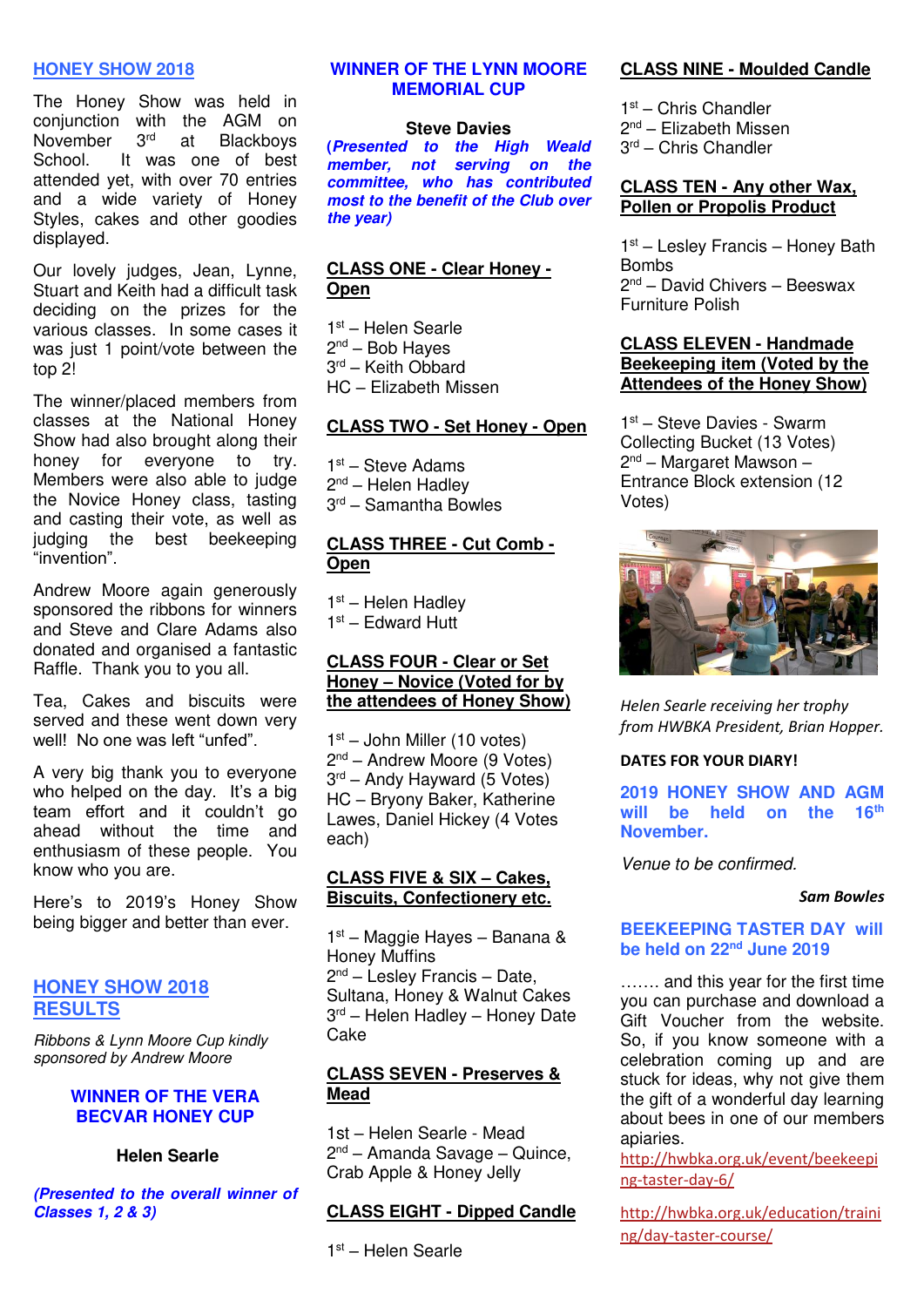#### **A RWANDAN EXPERIENCE**

## **One problem we do not have with our bees!**

On a recent visit to the western part of Rwanda (4 hours from the Capital Kigali) I was lucky enough to be able to visit the Gisovu Tea Plantation and the adjoining factory, where the tea is processed, dried and packed.

Gisovu is situated at an altitude of 7,500 feet above sea level and is close to the source of the River Nile (we trekked through the forest to the source of the Nile too!). The landscape is magical with the organic tea gardens spread all over the hills, and the visit to the private estate was one of the highlights of our trip.



During the past four years, Jason, the farm manager has brought many innovations to help and support people in this troubled land, which is still suffering from the effects of the Genocide. Workers at the plantation and factory are now supplied with housing, including a small plot of land, and encouraged to grow their own food. All the children receive an education and there are social clubs with various sports teams including an international cricket team! People work as many hours as they wish to fit around the needs of their families. Another real plus for the ladies is the provision of 'elephant' toilets out in the fields.

I was amazed to find that Jason is an enthusiastic beekeeper. He has approximately 100 hives, he is keen to train new beekeepers to help him run the apiary and

produce his Silverback Honey. When 'rookie' beekeepers are confident around the bees they are given a colony to take home, which then is used to supplement worker's income and diet. Honey is harvested four times a year, with each colony producing around 100 pounds (yes *–* 400 pounds from one hive each year!)



The hives are a mix of top bar (traditional) and nationals (modern), but made of anything that comes to hand, including old tea chests. The bees do not appear to have any problem with disease or pests, apart from one…

Unfortunately, Jason has one huge problem to overcome; he employs four full time security guards, working day and night to protect his hives – **from chimps!!**

The chimpanzees come from the nearby Nyungwe National Forest. They steal the hives, not just the honey but also the whole hive. They pick the boxes up, and then run as fast as they can away from the apiary, with all the bees streaming out behind them. There is no way of getting those hives back.

All the tea grown in this efficiently run tea plantation, ends up in packets of Taylors of Harrogate or Yorkshire Tea! To visit you need to conquer a challenging dirt track, which rises steeply for an hour and a half, the road is full of potholes and trenches - then you realise that this is the only way out for the tea. It is taken to Kigali, then across Uganda and Kenya to Mombasa by truck, and then

eventually is shipped all the way to Yorkshire!

**By Rose Marie Riley** 

## **MEMBERS SUCCESS AT NATIONAL HONEY SHOW 2018**

**\_\_\_\_\_\_\_\_\_\_\_\_\_\_\_\_\_\_\_\_\_\_\_\_\_\_**

Everyone at the HWBKA was very proud of our various members (some of them from the Class of 2018!) who achieved great success at the National Honey Show in Surrey in October of 2018.



Particular mention must be given to Lesley Francis who won the Berry Cup and none other than Bill Turnbull of BBC Breakfast Show/Beekeeping fame, presented this to her. (Pictured above).

Malcolm Wilkie, Helen Hadley, John Miller and Jo and Rob Gore also won awards in various classes.

The full article on the successes, how to do it (and how not to!) can be found by clicking the following link. [http://hwbka.org.uk/high](http://hwbka.org.uk/high-weald-beekeeping-association-achieved-new-dizzying-heights-years-national-honey-show/)[weald-beekeeping-association](http://hwbka.org.uk/high-weald-beekeeping-association-achieved-new-dizzying-heights-years-national-honey-show/)[achieved-new-dizzying-heights](http://hwbka.org.uk/high-weald-beekeeping-association-achieved-new-dizzying-heights-years-national-honey-show/)[years-national-honey-show/](http://hwbka.org.uk/high-weald-beekeeping-association-achieved-new-dizzying-heights-years-national-honey-show/)

# **ASIAN HORNET UPDATE**

As you know the threat of the Asian Hornet is very real. With a number of positive sightings in 2018 it is inevitable that these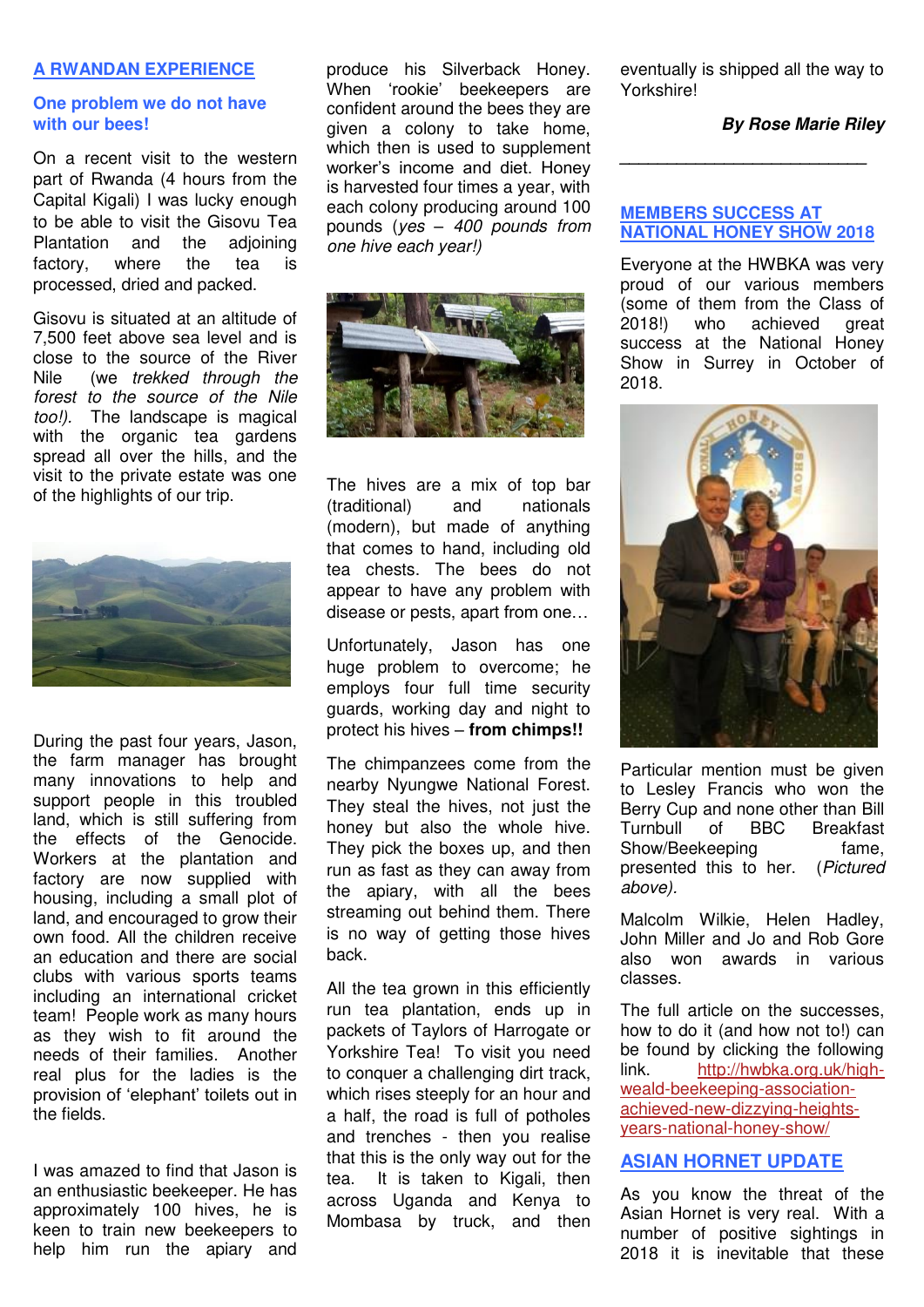'foreign' Hornets will become part of the battle for beekeepers UK wide. Unless we are extremely vigilant these will become commonplace and are a far more extreme threat than our native species.

The article below, by the BBKA, shows what they are doing to put forward a plan for action.

"BBKA Trustee Anne Rowberry has attended meetings and had discussions with Nigel Semmence, Contingency Planning & Science Officer, Bee health advice service at the National Bee Unit. [This](https://www.bbka.org.uk/Handlers/Download.ashx?IDMF=e98f1b30-cc38-41db-a52b-a7da613c2fa6)  [document is the summary of the](https://www.bbka.org.uk/Handlers/Download.ashx?IDMF=e98f1b30-cc38-41db-a52b-a7da613c2fa6)  [protocol that has been agreed.](https://www.bbka.org.uk/Handlers/Download.ashx?IDMF=e98f1b30-cc38-41db-a52b-a7da613c2fa6)

Further information will be posted on the website as it becomes available under Services\Asian Hornet\ Here is the link direct to the web page: [https://www.bbka.org.uk/as](https://www.bbka.org.uk/asian-hornet-action-teams) [ian-hornet-action-teams](https://www.bbka.org.uk/asian-hornet-action-teams)

As you will read in the document, the BBKA needs all Area Associations to supply contact details to the office of their Asian Hornet Area Co-Ordinator(s) as soon as possible. We are in the process of creating a map on the website, similar to the swarm map, to facilitate members of the public being able to contact your coordinator.

We have also put on the website a document prepared by Nigel Semmence which gives an overview of Defra and other Organisations in relation to response on Asian Hornets.

There will be an opportunity at the upcoming ADM to discuss any queries or suggestions with Anne and other Trustees. Please let your ADM Delegate know this so that they can ask anything on your behalf. Further information will be sent out in due course but please keep checking the website for the latest information"

## **BEEHIVE TYPES No. 1 PROS & CONS – WBC Hive**

I have kept bees for around 7-8 years now, mostly in WBCs of which I have seven, but I also have three 6-frame Polynukes. In addition, I had one National and I look after the Association Observation Hive. All my bees are on 14x12 frames.

Looking at the relative pros and cons of these hives, it is inevitably from my personal experience…and I must state before I start that I'm an unabashed WBC fan!

Firstly, to address some of the more frequent negative comments I've heard:

**WBCs are too small** They only have 10 brood frames versus 11 in a National (although you can in fact fit 11 in a WBC and 12 in Nationals, but it's less convenient as there's no room for a dummy board and you need a long J tool to get the frames out …or a crowbar!)

So, this criticism could possibly be true; they are too small. Although even with a regular National Hive, quite often colonies end up as a brood and a half (i.e. a brood box and super used for brood) or a double brood box. With a Queen laying up to 2000 eggs a day in the summer, many folks consider

the 45000 cells (see table right – you have to zoom-in)

available in a WBC brood box insufficient, but then a regular National has only ~10% more at 50,000.

The advent of 'Jumbo' Brood Boxes for WBCs made a big difference, providing as they do, 63,000 cells, similar to a

Langstroth and only ~10% less than a National with 14x12 frames. I changed all my WBCs to 14x12 frames early on and have never yet had a colony with brood on all frames.

**Pitched roofs are no good and they leak…**well not if they're made properly! But it is more difficult to make them weatherproof. Flat roofs also provide a convenient stand for supers etc. during inspections, which simply doesn't work with a pitched roof. But then, with a WBC, simply remove the lifts and stack them adiacent to the hive and - hev presto! An excellent stand, at a very convenient height.

# **Some of the less obvious perceived disadvantages**

The Varroa mesh floor only covers ~70% of the brood box area. This leaves an area of floor behind the entrance where mites that have fallen off the frames above will have ample opportunity to hop aboard a returning foraging bee. I have modified some of mine to have a much larger open area of mesh but haven't observed there to be any fewer Varroa in these colonies compared to the others.

It's not as straightforward to carry out advanced artificial swarm techniques using clever Snelgrove Boards and their like and requires that the WBC be used without its

| <b>Hive Type</b>                            | <b>Dimensions</b>                                             | Brood<br>Chamber<br>cells | <b>Bee Space</b><br><b>Brood Comb area</b><br>of both sides | <b>Full Super Weight</b><br>(Approx) | <b>No of Brood Frames</b><br>(Brood Frame size)       |
|---------------------------------------------|---------------------------------------------------------------|---------------------------|-------------------------------------------------------------|--------------------------------------|-------------------------------------------------------|
| <b>National</b>                             | 18 1/8" x 18 1/8"<br>460 mm x 460 mm                          | 50000                     | Bottom<br>199 sq. in                                        | <b>25 版</b><br>11.36 Kgs             | 11<br>$(14'' \times 8)1/2''$<br>356 mm x 216 mm       |
| <b>Deep National</b>                        | 18 1/8" x 18 1/8"<br>460 mm x 460 mm                          | 70000                     | Bottom<br>292 sq. in                                        | $25$ lbs<br>11.36 Kgs                | 11<br>$(14" \times 12")$<br>356 mm x 305 mm           |
| <b>Dartington</b>                           | 36 1/4" x 18 1/8"<br>920 mm x 460 mm                          | 70000                     | Bottom<br>292 sq. in                                        | NA                                   | 11<br>$(14'' \times 12'')$<br>356 mm x 305 mm         |
| <b>WBC</b>                                  | 19 7/8" x 19 7/8"<br>505 mm x 505 mm                          | 45000                     | Bottom<br>199 sq. in                                        | $25$ lbs<br>11.36 Kgs                | 10<br>$(14'' \times 81/2'')$<br>356 mm x 216 mm       |
| Commercial                                  | 18 5/16" x 18 5/16"<br>465 mm x 465 mm                        | 70500                     | <b>Bottom</b><br>275 sq. in                                 | $75$ the<br>11.36 Kgs                | 11<br>$(16" \times 10")$<br>407 mm x 254 mm           |
| Langstroth                                  | 20" x 16 1/4"<br>508 mm x 413 mm                              | 61400                     | Top<br>272 sq. in                                           | 30 lbs<br>13.64 Kgs                  | 10<br>$(175/8" \times 91/2")$<br>448 mm x 241 mm      |
| Smith                                       | 16 3/8" x 18 1/4"<br>416 mm x 463 mm                          | 50000                     | Top<br>199 sq. in                                           | $25$ lbs<br>11.36 Kgs                | 11<br>$(14" \times 8 \frac{1}{2})$<br>356 mm x 216 mm |
| <b>Top Bar</b>                              | 36 to 48" x 16 to 19"<br>914mm to 1219 mm<br>407 mm to 482 mm | Varies                    | Bottom<br>Varies                                            | <b>NA</b>                            | NA:<br>(varies per hive)                              |
| Rose                                        | 18 1/8" x 18 1/8"<br>460mm x 460mm                            | 35000                     | Bottom<br>175 sq. in                                        | 30 lbs<br>13.64 Kgs                  | 11<br>(national frame<br>cut down)                    |
| <b>Dadant</b><br>Langstroth<br><b>Jumbo</b> | $20'' \times 16$ $1/4''$<br>508 mm x 413 mm                   | 85000                     | Top<br>340 sq. in                                           | 40 lbs<br>18.18 Kgs                  | 11<br>$(17.5/8'' \times 11.1/4'')$<br>448 mm x 286 mm |